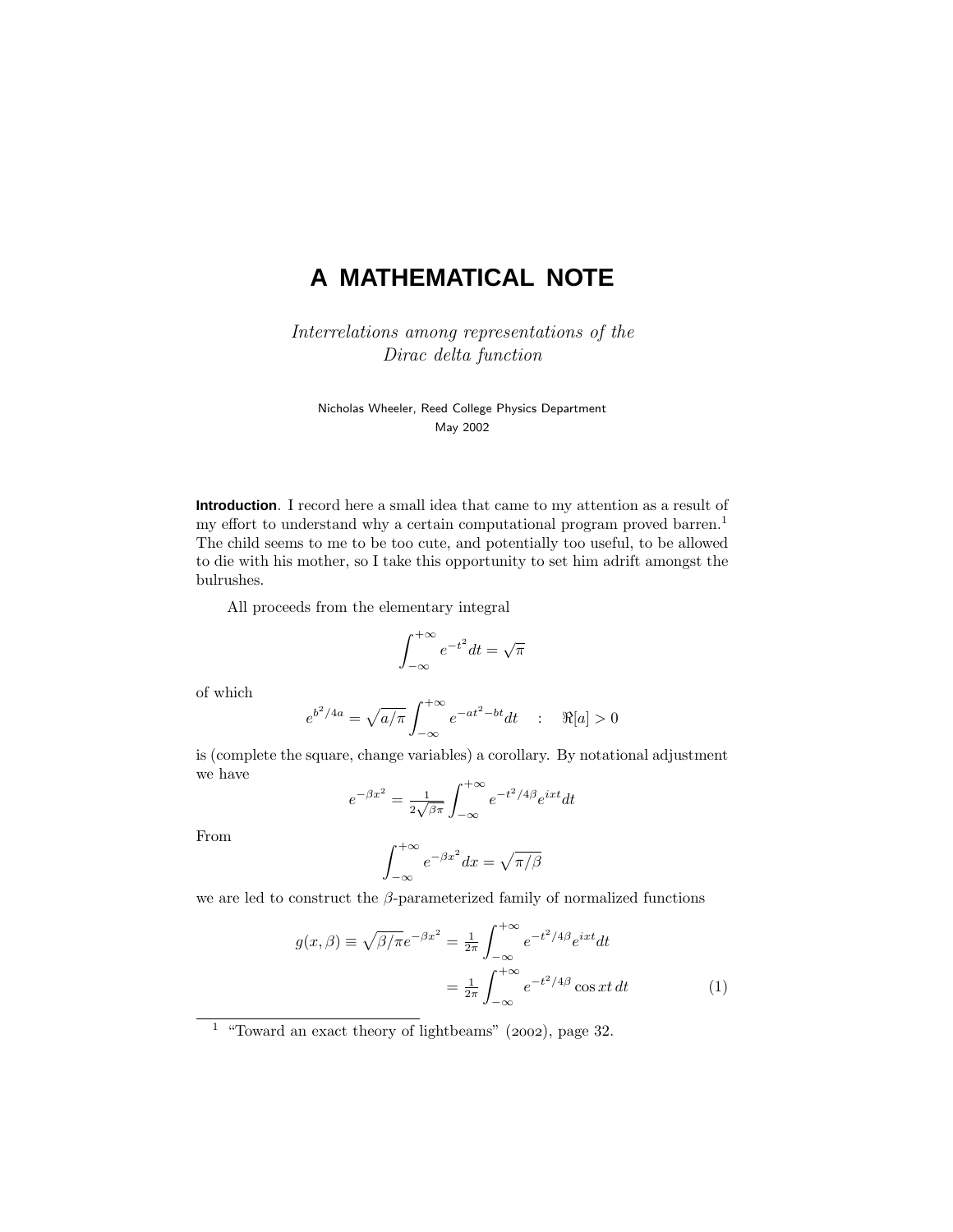## **2 A mathematical note**

**1. The basic idea.** It is a familiar fact that (Figure 1) the Gaussian functions  $g(x, \beta)$  become narrower/taller as  $\beta$  becomes larger, and thus contrive to provide



Figure 1: The normalized Gaussians *g*(*x, β*) become taller and narrower as  $\beta$  increases, and approach  $\delta(x)$  in the asymptotic limit. Here  $\beta$  has been assigned the values 0.5, 1.0 and 2.0.

a "representation of the *δ*-function":

$$
\lim_{\beta \uparrow \infty} g(x,\beta) = \delta(x)
$$

The idea is to let the  $\lim_{\beta \uparrow \infty}$  process be applied to the *right* side of (1): writing

$$
\frac{1}{2\pi} \int_{-\infty}^{+\infty} e^{-t^2/4\beta} \cos xt \, dt = \frac{1}{2\pi} \int_{-\infty}^{+\infty} \{1 - (t^2/4\beta) + \frac{1}{2!} (t^2/4\beta)^2 - \dots \} \cos xt \, dt
$$

we adopt the interpretation

$$
\int_{-\infty}^{+\infty} = \lim_{k \uparrow \infty} \int_{-k}^{+k}
$$

and integrate termwise, obtaining

$$
g(x,\beta) = \lim_{k \uparrow \infty} \left\{ G_0(x,k) - \frac{1}{4}\beta^{-1}G_1(x,k) + \frac{1}{32}\beta^{-2}G_2(x,k) - \dots \right\}
$$
 (2)

with

$$
G_0(x, k) \equiv \frac{1}{2\pi} \int_{-k}^{+k} \cos xt \, dt
$$

$$
= \frac{\sin kx}{\pi x}
$$

$$
G_1(x, k) \equiv \frac{1}{2\pi} \int_{-k}^{+k} t^2 \cos xt \, dt
$$

$$
= \frac{2kx \cos kx + (k^2x^2 - 2) \sin kx}{\pi x^3}
$$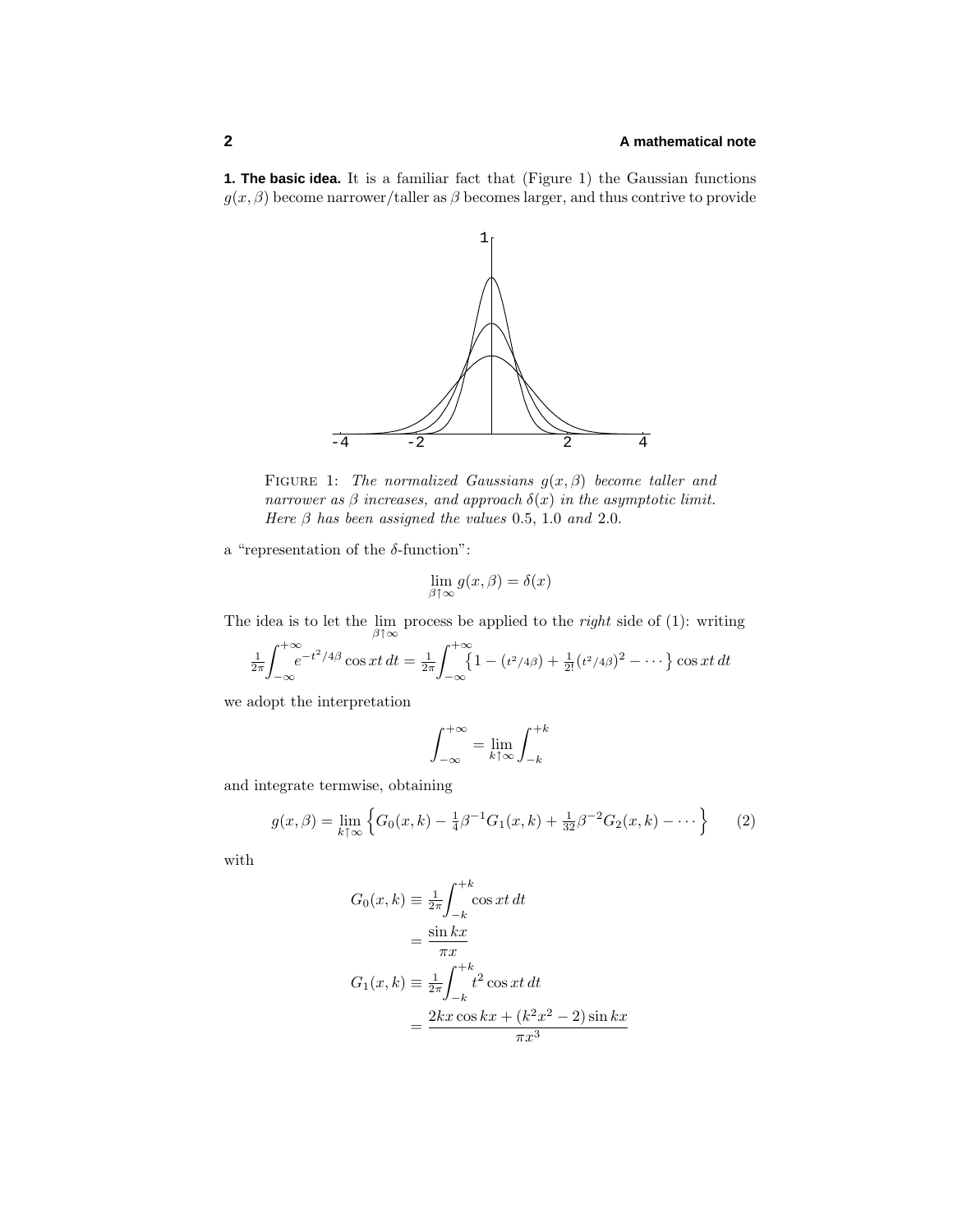**Interrelations among representations of the delta function 3**

$$
G_2(x,k) \equiv \frac{1}{2\pi} \int_{-k}^{+k} t^4 \cos xt \, dt
$$
  
= 
$$
\frac{4kx(k^2x^2 - 6) \cos kx + (k^4x^4 - 12k^2x^2 + 24) \sin kx}{\pi x^5}
$$
  
:

I digress to describe properties of those *G*-functions, though the main point of this discussion is staring us in the face already at (2):

The functions  $G_0(x, k)$ ,  $G_1(x, k)$  and  $G_2(x, k)$  are plotted in Figure 2 and all share the same general design: in each case, the central peak becomes higher and the oscillations tighter as the value of *k* increases. Though it is not obvious



FIGURE 2: *Graphs of (reading top to bottom)*  $G_0(x, k)$ ,  $G_1(x, k)$  and  $G_2(x, k)$  with  $k = 1.7$  and  $k = 2.0$ . The area under each of the top curves is unity, under each of the other curves is zero. Note that the functions  $G_n(x, k)$  take progressively longer to die as *n* increases.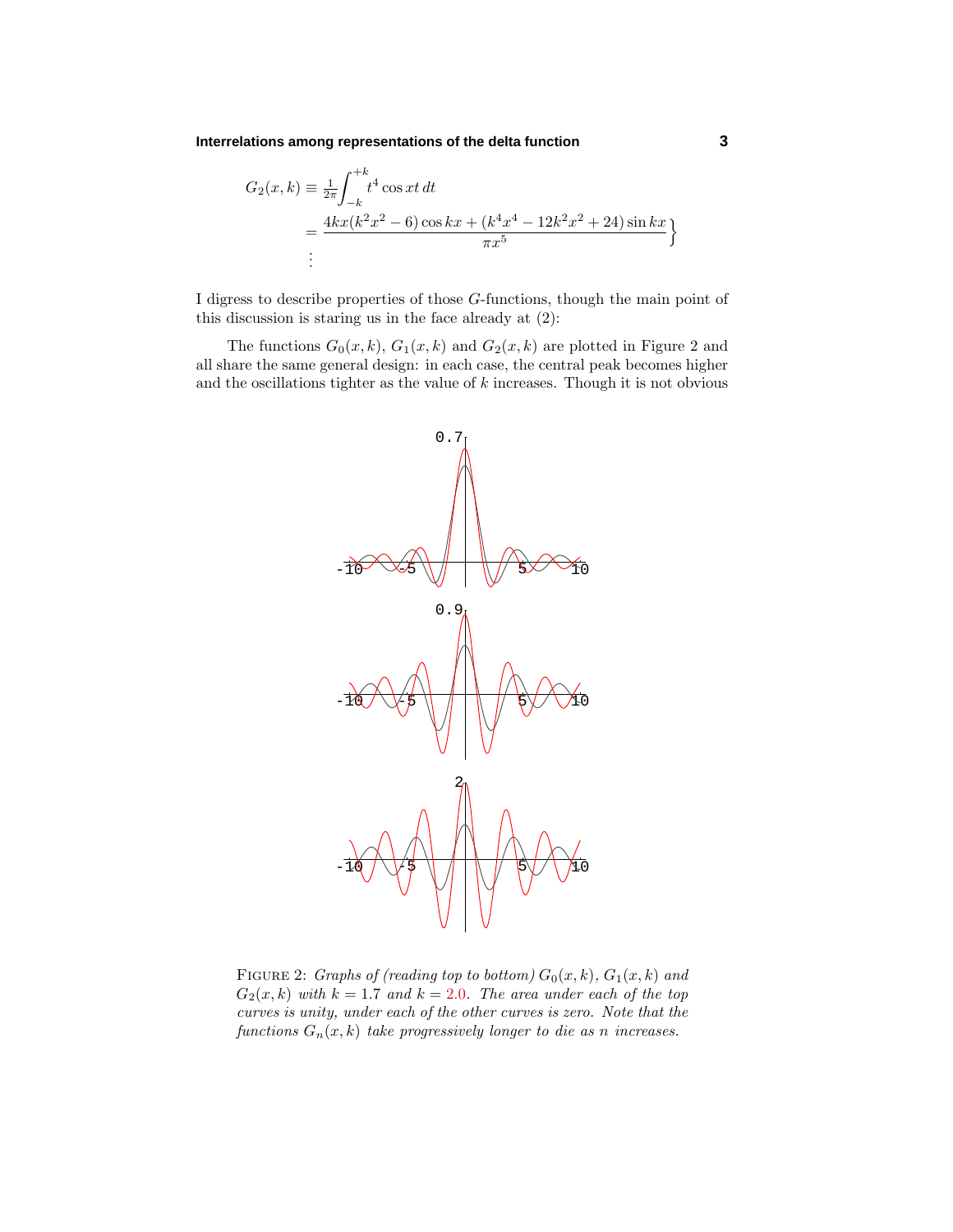### **4 A mathematical note**

to the eye, we are informed by *Mathematica* that

$$
\int_{-\infty}^{+\infty} G_0(x, k) dx = 1
$$

$$
\int_{-\infty}^{+\infty} G_1(x, k) dx = 0
$$

$$
\int_{-\infty}^{+\infty} G_2(x, k) dx = 0
$$

$$
\vdots
$$

Return now to (2) and notice that the terms  $G_1, G_2, \ldots$  are turned off in the limit  $\beta \uparrow \infty$ . We are left with

$$
\lim_{\beta \uparrow \infty} \left[ g(x,\beta) \equiv \sqrt{\beta/\pi} e^{-\beta x^2} \right] = \delta(x) = \lim_{k \uparrow \infty} \left[ G_0(x,k) \equiv \frac{\sin kx}{\pi x} \right] \tag{3}
$$

One famous representation of  $\delta(x)$  has here been transmuted into another.

**2. The sech representation.** Gaussians are by no means the only functions that Fourier transform into rescaled replicas of themselves: a second example is provided by the (normalized) sech distribution

$$
s(x,\beta) \equiv (\beta/\pi)\,\text{sech}\beta x\tag{4}
$$

The following identity<sup>2</sup> tells the story:

$$
(\beta/\pi)\operatorname{sech}\beta x = \frac{1}{2\pi}\int_{-\infty}^{+\infty} \operatorname{sech}(\pi t/2\beta) \cos xt \, dt
$$

Arguing as before, we have

$$
= \frac{1}{2\pi} \int_{-\infty}^{+\infty} \left\{ 1 - \frac{1}{2} (\pi t/2\beta)^2 + \frac{5}{24} (\pi t/2\beta)^4 - \cdots \right\} \cos xt \, dt
$$
  
\n
$$
= \lim_{k \uparrow \infty} \left\{ G_0(x, k) - \frac{\pi^2}{8} \beta^{-2} G_1(x, k) + \frac{5\pi^2}{384} \beta^{-4} G_2(x, k) - \cdots \right\}
$$
  
\n
$$
\downarrow
$$
  
\n
$$
= \lim_{k \uparrow \infty} \left[ \frac{\sin kx}{\pi x} \right] = \delta(x) \quad \text{as } \beta \uparrow \infty
$$

The interesting point is that  $g(x, \beta)$  and  $s(x, \beta)$  give rise by this line of argument (for evident reasons) to the *same* alternative representation of  $\delta(x)$ . Figure 3 provides a comparison of the two distributions here in question.

<sup>&</sup>lt;sup>2</sup> A. Erdélyi et al, *Tables of Integral Transforms* (1954), Volume 1, **1.9.1**, page 30. The topic here touched upon is developed in detail in Chapter IX, "Self-reciprocal Functions" of E. C. Titchmarsh' s Introduction to the Theory of Fourier Integrals  $(2<sup>nd</sup>$  edition 1948).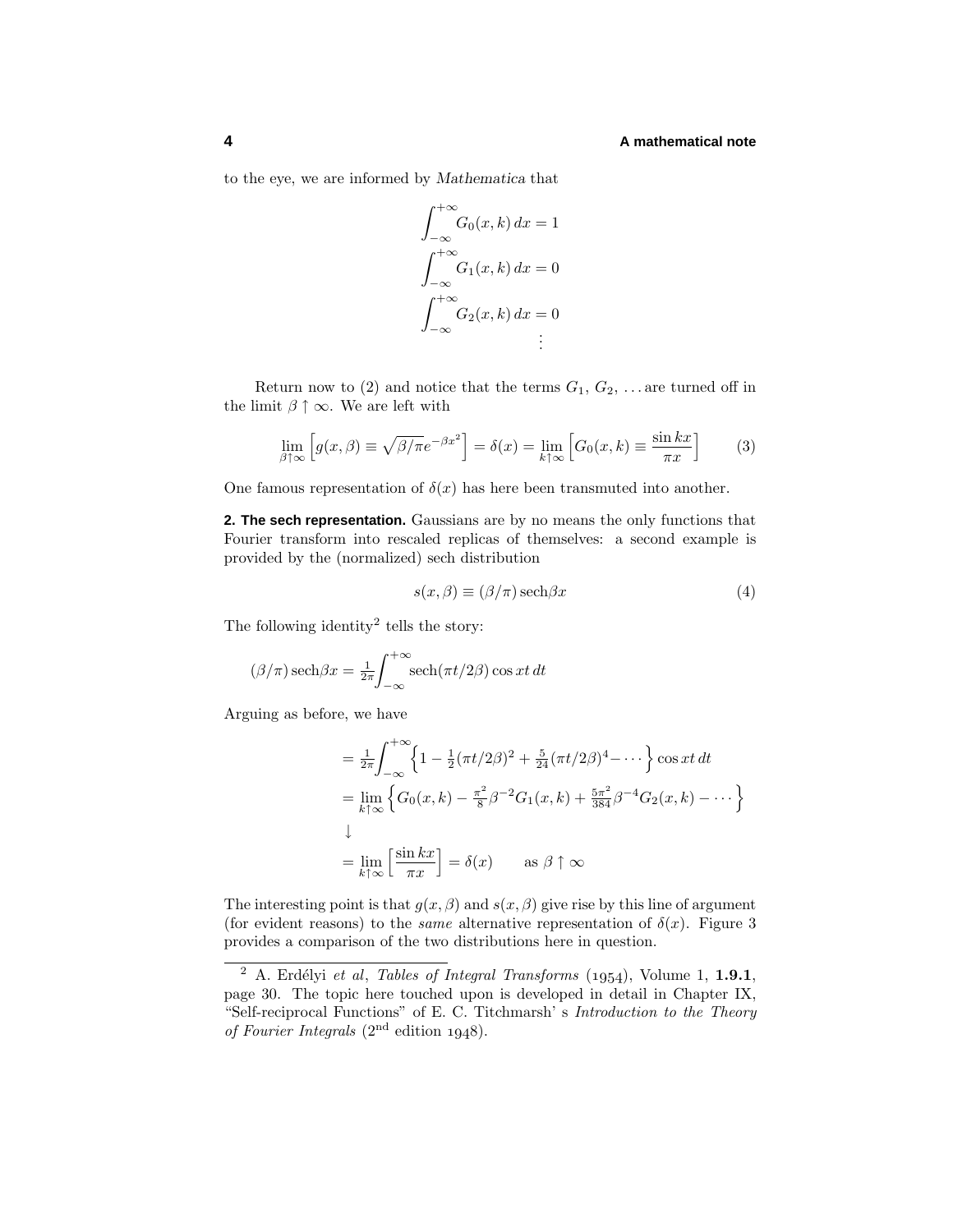

FIGURE 3: Graphical comparison of  $s(x, \alpha) \equiv (\alpha/\pi) sech \alpha x$  with  $g(x, \beta) \equiv \sqrt{\beta/\pi}e^{-\beta x^2}$ . In constructing the figure I have set  $\alpha = 1$ and tuned the value of  $\beta$  so as to achieve equal variance

$$
\int_{-\infty}^{+\infty} x^2 s(x, 1) dx = \int_{-\infty}^{+\infty} x^2 g(x, \beta) dx
$$

which entails  $\beta = 2/\pi^2$ . At the origin the sech-distribution stands here 125% taller than the Gaussian distribution. As it happens, a much closer approximation to the normal distribution is provided by a properly tuned "sechsquared-distribution"  $(a/2)$ sech<sup>2</sup>ax: see in this connection my Mathematica Lab Manual (2000), Lab 1A.

Fourier self-reciprocity is an interesting property when it occurs, and a feature of both of the examples considered thus far, but it is inessential to the essence of the story. I turn now to an example that demonstrates the point:

**3. The box representation.** The normalized "box function"

$$
b(x,\beta) \equiv \begin{cases} 0 & \text{: } x < -a \\ \beta & \text{: } -a < x < +a \\ 0 & \text{: } +a < x \end{cases} \quad a \equiv 1/2\beta
$$

can, in the language of *Mathematica*, be described

$$
b(x,\beta) = \frac{\text{Sign}[\text{a+x}] + \text{Sign}[\text{a-x}]}{4\text{a}}
$$

$$
= \frac{1}{2}\beta \left\{ \text{Sign}[\frac{1}{2\beta} + x] + \text{Sign}[\frac{1}{2\beta} - x] \right\} \tag{5}
$$

Some box functions are shown on the next page. A little exploratory tinkering (I took Erdélyi<sup>2</sup> **1.2.1**, page 7 as my point of departure) supplies the identity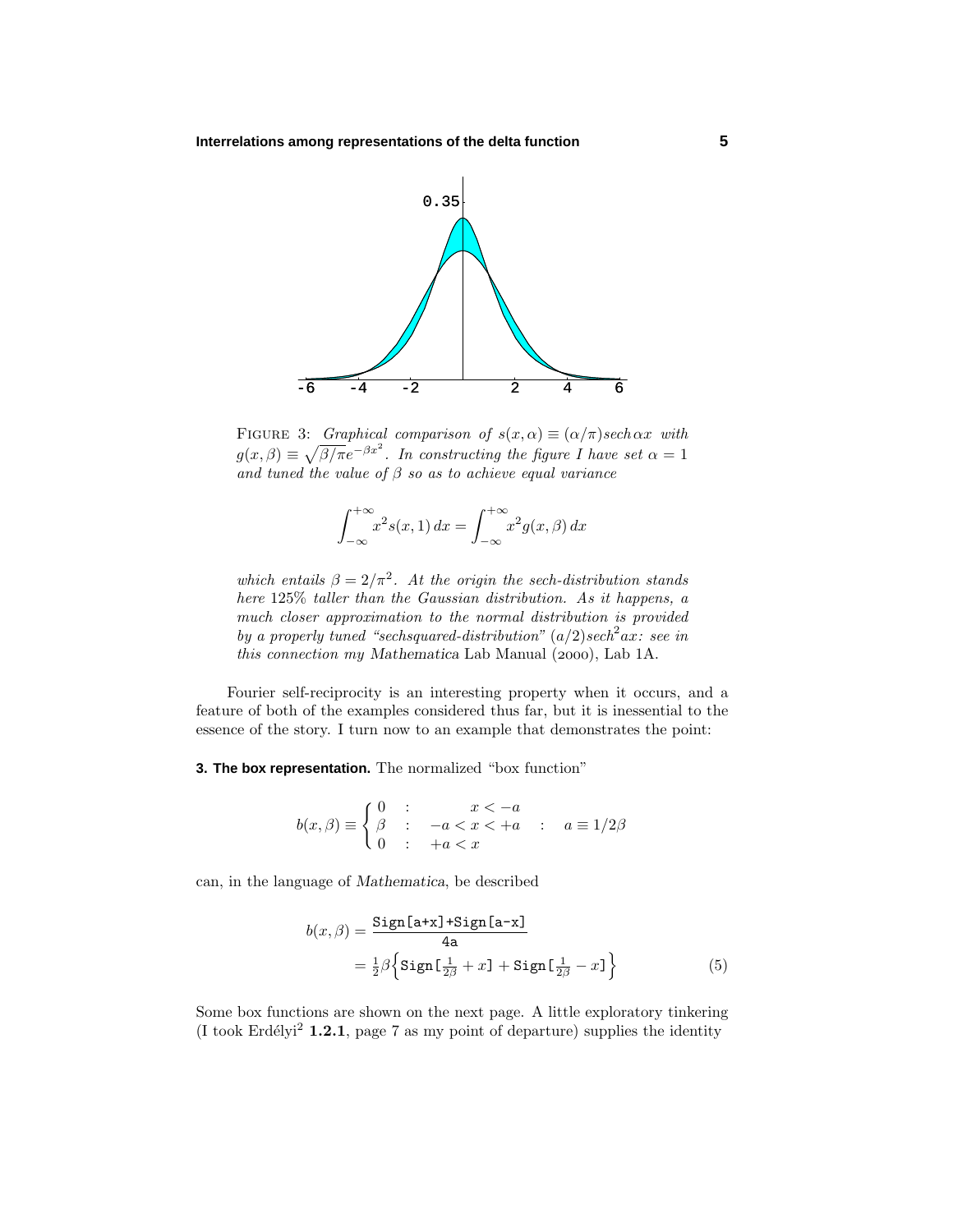

Figure 4: Box functions *b*(*x, β*), drawn by *Mathematica* on the basis of (5) with  $\beta = 0.1, 0.25, 0.50, 0.90$ .

$$
b(x,\beta) = \frac{1}{2\pi} \int_{-\infty}^{+\infty} \frac{\sin(t/2\beta)}{(t/2\beta)} \cos xt \, dt
$$

which leads us directly back again to a well-trod trail:

$$
= \frac{1}{2\pi} \int_{-\infty}^{+\infty} \left\{ 1 - \frac{1}{3!} (t/2\beta)^2 + \frac{1}{5!} (t/2\beta)^4 - \cdots \right\} \cos xt \, dt
$$
  
\n
$$
= \lim_{k \uparrow \infty} \left\{ G_0(x, k) - \frac{1}{24} \beta^{-2} G_1(x, k) + \frac{1}{1920} \beta^{-4} G_2(x, k) - \cdots \right\} \quad (6)
$$
  
\n
$$
\downarrow
$$
  
\n
$$
= \lim_{k \uparrow \infty} \left[ \frac{\sin kx}{\pi x} \right] = \delta(x) \quad \text{as } \beta \uparrow \infty
$$

**4. Quick look at the landscape.** Our short and easy hike has taken us already to a viewpoint, and we stop to look around.

One gets the impression that the preceding equation describes a universal representation of  $\delta(x)$ , in this sense: it will arise as a natural companion to every statement of the form

$$
\delta(x) = \lim_{\beta \uparrow \infty} u(x, \beta) \qquad : \quad u(x, \bullet) \text{ even and Fourier transformable}
$$

In his short list<sup>3</sup> of the formal properties of  $\delta(x)$  Dirac's first entry reads

 $\delta(-x) = \delta(x)$  :  $\delta(x)$  is to be thought of as an even function

It becomes in this light natural to look to even representations, though it is certainly possible (but is it ever useful?) to look to representations with odd

<sup>&</sup>lt;sup>3</sup> Principles of Quantum Mechanics (revised  $4<sup>th</sup>$  edition 1967), page 60.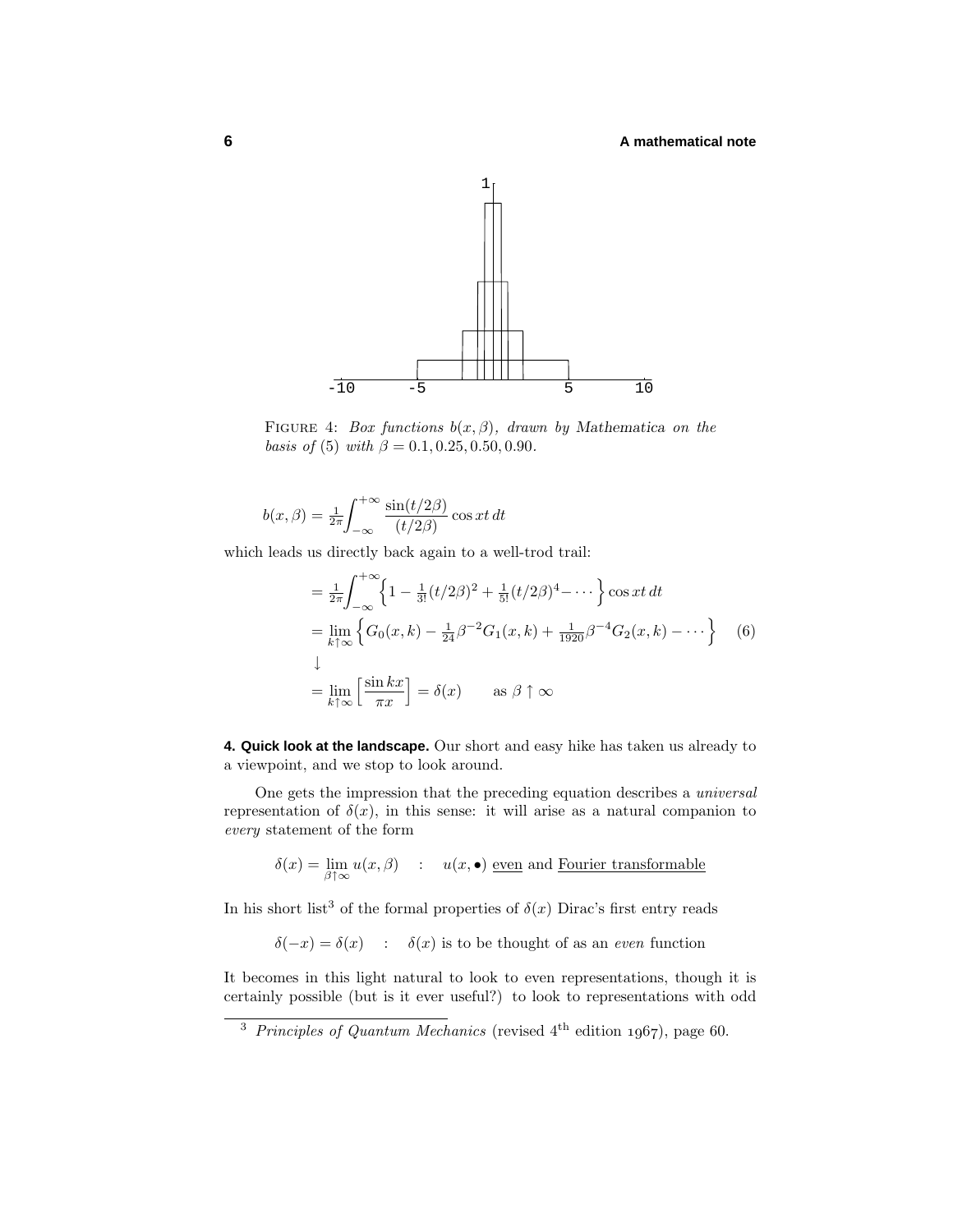#### **Interrelations among representations of the delta function 7**

parts—representations of the form

$$
u(x, \beta) + \beta^{-1} \cdot \text{(any odd function of } x\text{)}
$$

But the asymptotic evaporation of the odd part would serve ultimately to bring us right back to where we already are.

It is my impression that the idea developed above is not quite so trivial as it might at first appear. Or—if trivial—that it may be of some value as a "cartoon" of a this more momentous circumstance: the quantum mechanical propagator can be developed in two quite different ways

$$
K(x,t;y,0) = \begin{cases} \sum_{n} e^{-\frac{i}{\hbar}E_{n}t} \psi_{n}(x)\psi_{n}^{*}(y) & \text{:} \quad \text{spectral representation} \\ A(t) \sum_{\text{paths}} e^{\frac{i}{\hbar}S[\text{path}:(y,0)\to(x,t)]} & \text{:} \quad \text{Feynman representation} \end{cases}
$$

The former supplies

$$
\lim_{t \downarrow 0} K(x, t; y, 0) = \delta(x - y)
$$

by power series expansion in  $t$ , the latter by asymptotic expansion in  $t^{-1}$ .

**5. Contact with theory relating to the asymptotic evaluation of integrals.** We put our packs back on and head now farther up the trail, deeper into the woods *...*

Quantum mechanics has interesting (because classical!) things to say in the limit  $\hbar^{-1}$   $\uparrow \infty$ , but its most characteristic statements arise when the limit process is *suspended*. Classical analysis provides a number of techniques<sup>4</sup> for developing asymptotic expansions of the form

$$
\int_{a}^{b} f(t)e^{\beta g(t)}dt \approx I_0 + \beta^{-1}I_1 + \beta^{-2}I_2 + \cdots
$$

and it is to such statements that our methods latently apply *...* for, while we have thus far allowed our  $\delta$ -functions to prance about nakedly, it is in the decorous shade of  $\int$ -signs that they properly reside, and do their work. Do they work? I must be content here to approach the question anecdotally.

Suppose  $f(x) = f_0 + f_1x + \frac{1}{2!}f_2x^2 + \frac{1}{3!}f_3x^3 + \frac{1}{4!}f_4x^4$ . Then by direct integration

$$
\int_{-\infty}^{+\infty} f(x)g(x,\beta) dx = \int_{-\infty}^{+\infty} f(x)\sqrt{\beta/\pi}e^{-\beta x^2} dx
$$
  
=  $f_0 + \frac{1}{4}\beta^{-1}f_2 + \frac{1}{32}\beta^{-2}f_4$ 

 $\frac{4}{4}$  See, for example, A. Erdélyi, Asymptotic Expansions (1956), Chapter 2 or Frank W. J. Olver, Asymptotics & Special Functions (1974 & 1997), Chapters 3, 4 & 9.